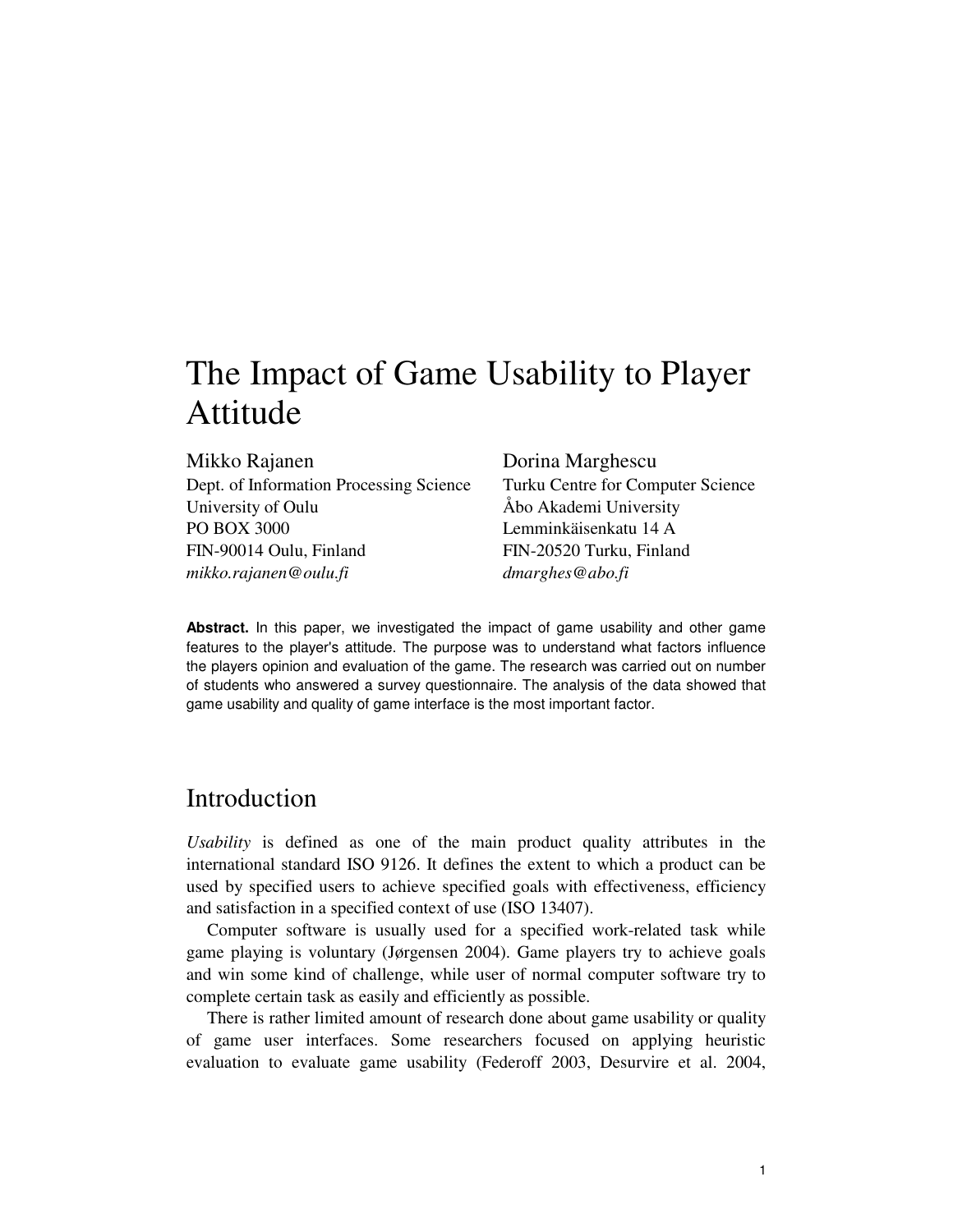Sweetser and Wyeth 2005). There are also some studies about applying usability testing methods to computer games (Pagualayan et al. 2003). We did not find empirical studies that support the view that usability and user interface plays an important role in game playing experience, or is a factor in buying a game.

In this study, our goal was to investigate what sources information players use in order to evaluate a game and also what aspects of the game affect mostly the player's attitude toward the game. We also tried to formulate player profiles based on clustering methods.

The paper is organized as follows. Section 2 presents the research methods used in this study. It discusses the survey technique and the use of the questionnaire to collect the data needed for the study. Section 3 presents the characteristics of the participants that answered the questionnaire. Sections 4-7 show the results of the data analysis. Section 8 concludes the paper by pointing out the importance of the study and future work ideas.

### Research methods

The *research questions* of this study are: what things affect the players' decisions to get a game, and what things players find disturbing while they play. We try to determine if game usability plays an important role in the evaluation of and decision to get a game. We have also tried to determine if it is meaningful to profile the players by finding groups of players with similar characteristics, and to investigate to what extent the factors affecting the decision to get a game differ from one group to another.

Our study is an exploratory study which uses quantitative research design. We used the *survey* technique to collect the data about players' attitudes and opinions towards games. According to Kraemer (1991), the survey technique is based on three different characteristics. One is that the survey technique produces quantitative descriptions of some aspects of a study population. It is used to answer research questions like: who, what, where, how many, how much (Järvinen 2001). The second characteristic of the survey technique is that the collection of the data is done by asking people to answer structured questions, usually through a questionnaire or interview. The third characteristic is that the data is gathered about a representative sample of the entire population under study. The sample *representativeness* criterion is important to assure that the results obtained based on the sample are capable of being generalized to the entire population.

As the data collection instrument we used a *questionnaire* which contained structured questions intended to be responded by selected people. The population under study was student population in Finland. The questionnaire was administered to students from both a public and an open university. We chose students as target population from two reasons. One reason was that the students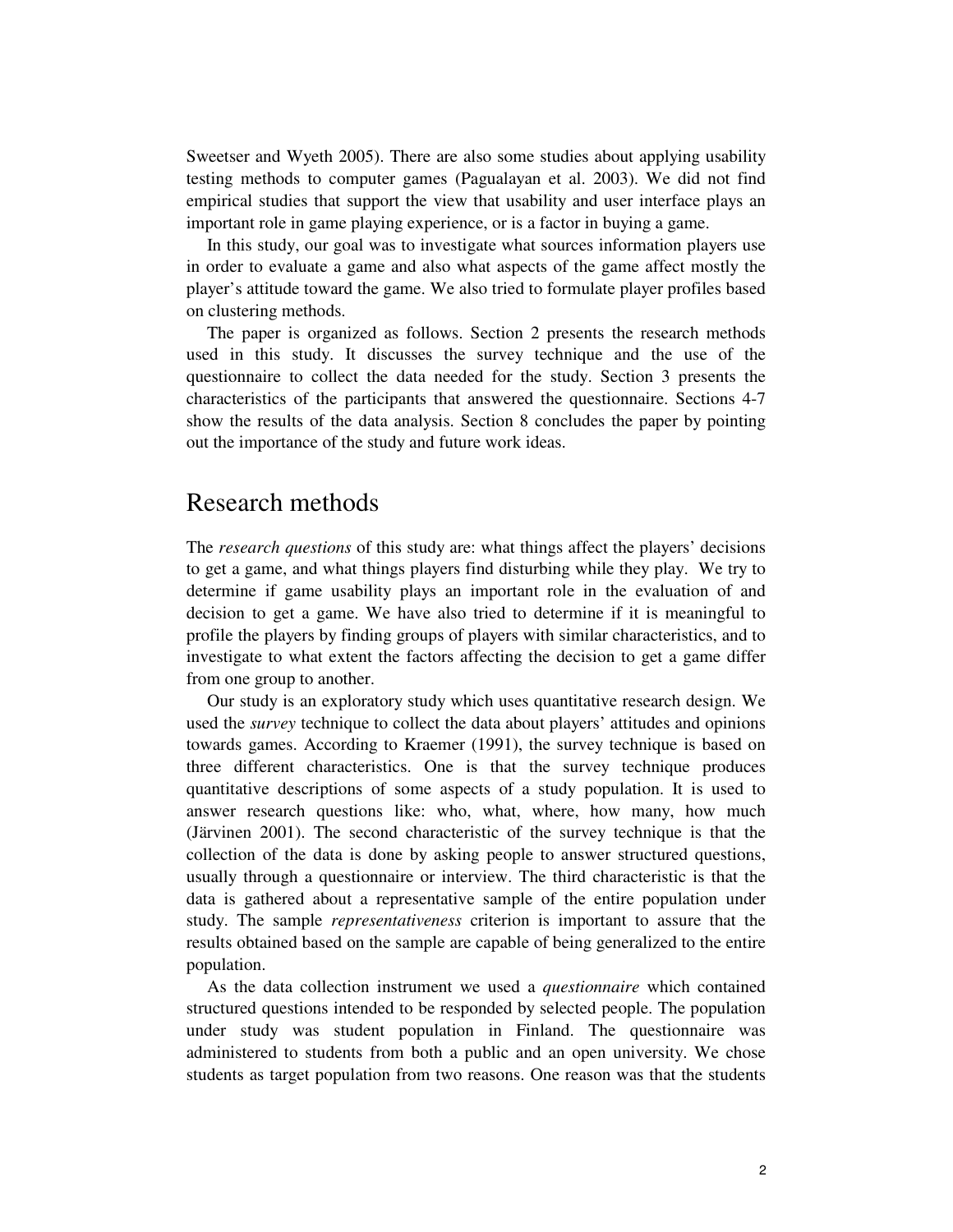are an enough heterogeneous group of people, with a wide range of age, working experience, interests, and game playing experience. The second reason was the fact that it is relatively easy to collect the desired information for the present study by asking students. The sample size was 123 participants. The questionnaire consisted of three categories of questions, and consequently, variables. The first category included background questions regarding gender, age and education. The second category included questions about players' characteristics regarding playing experience and preferences. We refer to the information obtained from these questions as profile data. The third category included questions that asked about factors and things influencing decision to get a game, and the things that the players consider most disturbing when playing.

After we collected the data, we used different statistical techniques to analyze the data. Our data was mainly categorical or interval data. We performed 1-D analysis to summarize data, highlight the characteristics of the participants, and answer questions such as what, and how many? We then applied 2-D analysis in order to determine what relationships exist between the variables used in the study. We applied multivariate techniques, namely clustering analysis, to determine different profiles of the players. We also tested whether the results obtained from data analysis were statistically significant. For example, we used Pearson's chi square test to determine the significance of the relationships between variables.

### Participants

The participants in this study were 123 students who answered a questionnaire. 22 respondents (18%) replied that they do not play computer or console games and they did not answer the last part of the questionnaire. Their characteristics are presented in Table I.

| Attribute | Value                  | Percentage | Median | Mode |
|-----------|------------------------|------------|--------|------|
|           | 2: Male                | 5%         | 3      |      |
| Gender    | 3: Female              | 95%        |        | 3    |
|           | $3:20-25$              | 14%        |        |      |
|           | $4:26-30$              | 14%        |        |      |
| Age       | $5:31-40$              | 27%        | 5      | 6    |
|           | $6:41-50$              | 36%        |        |      |
|           | $7:51-60$              | 9%         |        |      |
| Education | 3: professional school | 9%         | 5      | 5    |
|           | 4: college             | 23%        |        |      |

Table I Background information about respondents who do not play games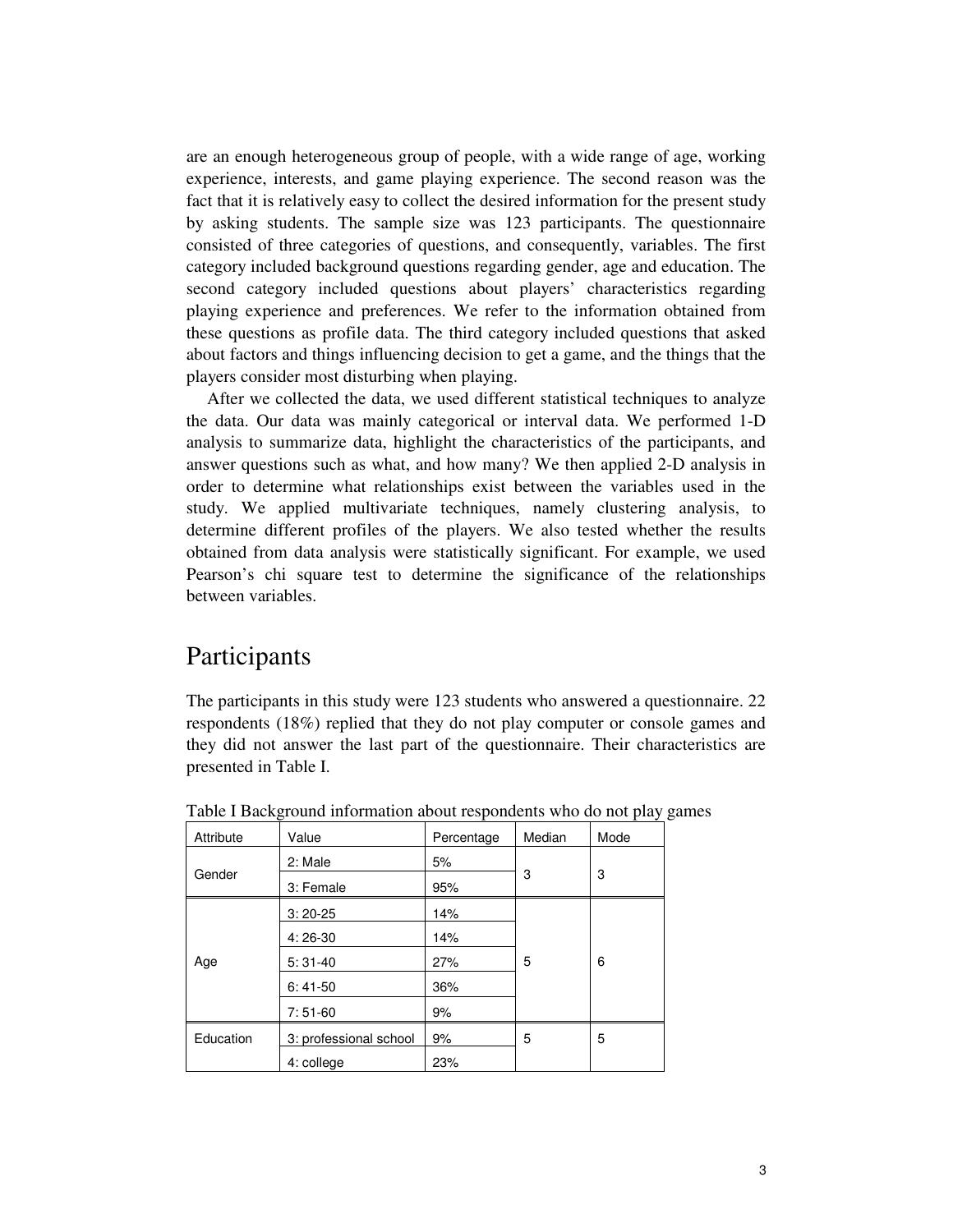The background information of the 101 respondents who played at least once is presented in Table II. We can see that in this group 72% are men, 48% are in the age group 20-25, and 70% are college graduates.

| Attribute | Value                  | Percentage | Median | Mode           |
|-----------|------------------------|------------|--------|----------------|
|           | 2: Male                | 72%        |        |                |
| Gender    | 3: Female<br>28%       |            | 2      | $\overline{c}$ |
|           | $2:16-19$              | 2%         |        |                |
|           | $3:20-25$              | 48%        |        |                |
|           | $4:26-30$              | 19%        |        |                |
| Age       | $5:31-40$              | 19%        | 4      | 3              |
|           | $6:41-50$              | 10%        |        |                |
| $7:51-60$ |                        | 3%         |        |                |
|           | 3: professional school | 7%         |        |                |
| Education | 4: college             | 70%        | 4      | 4              |
|           | 5: university          | 23%        |        |                |

Table II Background information about respondents who play games

## Profile data

Besides the demographic data regarding gender, age, and education, we collected information about the experience of playing, amount of time of playing, quantity of games, platform of games and type of games played. In the following, we call these five attributes *profile attributes*. We performed 1-D and 2-D analysis for this data and the results are presented in the sequel.

### 1-D analysis of profile data

|  | Table III Experience |  |
|--|----------------------|--|
|--|----------------------|--|

|    | <b>Question (variable)</b>                                                           | N   | percent | median   mode   mean |      | std |
|----|--------------------------------------------------------------------------------------|-----|---------|----------------------|------|-----|
|    | <b>EXPERIENCE</b><br>A. How long have you been playing computer or<br>console games? | 101 | 100 %   |                      | 6.41 | .18 |
| IЗ | less than 1 year                                                                     |     | 8%      |                      |      |     |
| 4  | 1-2 years                                                                            |     | $\%$    |                      |      |     |
| 5  | 3-5 years                                                                            |     | 6%      |                      |      |     |
| 6  | 6-9 years                                                                            | 13  | 13%     |                      |      |     |
|    | 10 years or more                                                                     | 73  | 72%     |                      |      |     |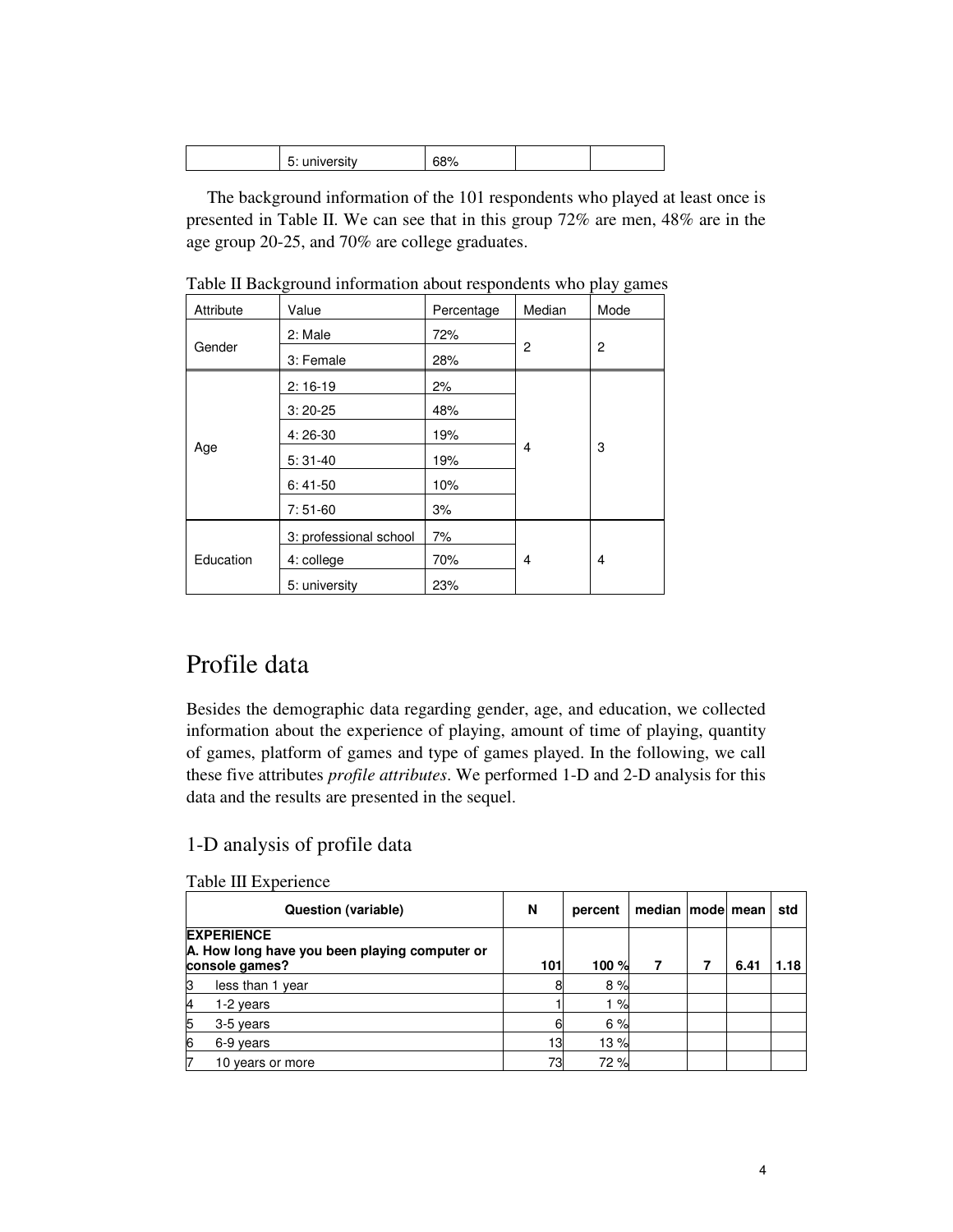Table IV Time

| <b>TIME</b> | B. How much do you play in an average day? | 101 | 100 % | $\overline{2}$ | 2 | 2.65 | 0.90 |
|-------------|--------------------------------------------|-----|-------|----------------|---|------|------|
| 2           | less than 15 minutes                       | 60  | 59 %  |                |   |      |      |
| 3           | 15-59 minutes                              | 20  | 20%   |                |   |      |      |
| 14          | 1-2 hours                                  |     | 17%   |                |   |      |      |
| 5           | 3-5 hours                                  |     | 4%    |                |   |      |      |
| 6           | 6 hours or more                            |     | 0%    |                |   |      |      |

#### Table V Quantity

|    | <b>QUANTITY</b><br>C. How much computer and console games do<br>vou have? | 101 | 100 %               | 3 | 2 | 3.07 | 1.12 |
|----|---------------------------------------------------------------------------|-----|---------------------|---|---|------|------|
| 12 | less than 10                                                              | 43  | 43 %                |   |   |      |      |
| k3 | 11-20                                                                     | 25  | 25%                 |   |   |      |      |
| 14 | $21 - 49$                                                                 | 16  | 16%                 |   |   |      |      |
| 5  | 50 or more                                                                |     | 17<br>$\frac{O}{C}$ |   |   |      |      |

#### Table VI Platform

|   | <b>PLATFORM</b><br>D. Do you play computer games or console<br>games? | 101 | 100 % | 2 | 2 | 2.59 | 1.00 |
|---|-----------------------------------------------------------------------|-----|-------|---|---|------|------|
| 2 | only play computer games                                              | 66  | 65%   |   |   |      |      |
| З |                                                                       | 20  | 20%   |   |   |      |      |
| 4 | equal amount of both                                                  |     | 8%    |   |   |      |      |
| 5 |                                                                       |     | 4%    |   |   |      |      |
| 6 | I only play console games                                             |     | 3%    |   |   |      |      |

#### Table VII Type of game

| <b>TYPE</b>                             |    |         |   |   |      |      |
|-----------------------------------------|----|---------|---|---|------|------|
| E. What type of games do you play most? | 99 | 100%    | 4 | 2 | 3.98 | 1.88 |
| action games                            | 24 | 24.24 % |   |   |      |      |
| strategy games                          | 21 | 21.21 % |   |   |      |      |
| roleplaying games                       | 19 | 19.19%  |   |   |      |      |
| simulators                              | 13 | 13.13%  |   |   |      |      |
| multiplayer online games                | 10 | 10.10 % |   |   |      |      |
| sports games                            |    | 6.06%   |   |   |      |      |
| 8<br>another genre                      |    | 6.06%   |   |   |      |      |

#### 2-D analysis of profile and background data

According to Jambu (1991), the objectives of 2-D data analysis are to express and highlight the relationship between two variables. For this purpose, we created cross-tabulations for each pair of data variables representing background and profile information. We performed *Pearson's chi-square* test in order to express and test the relationships between the variables. To interpret the result of the chisquare test we should look at the *significance value*. If the chi-square value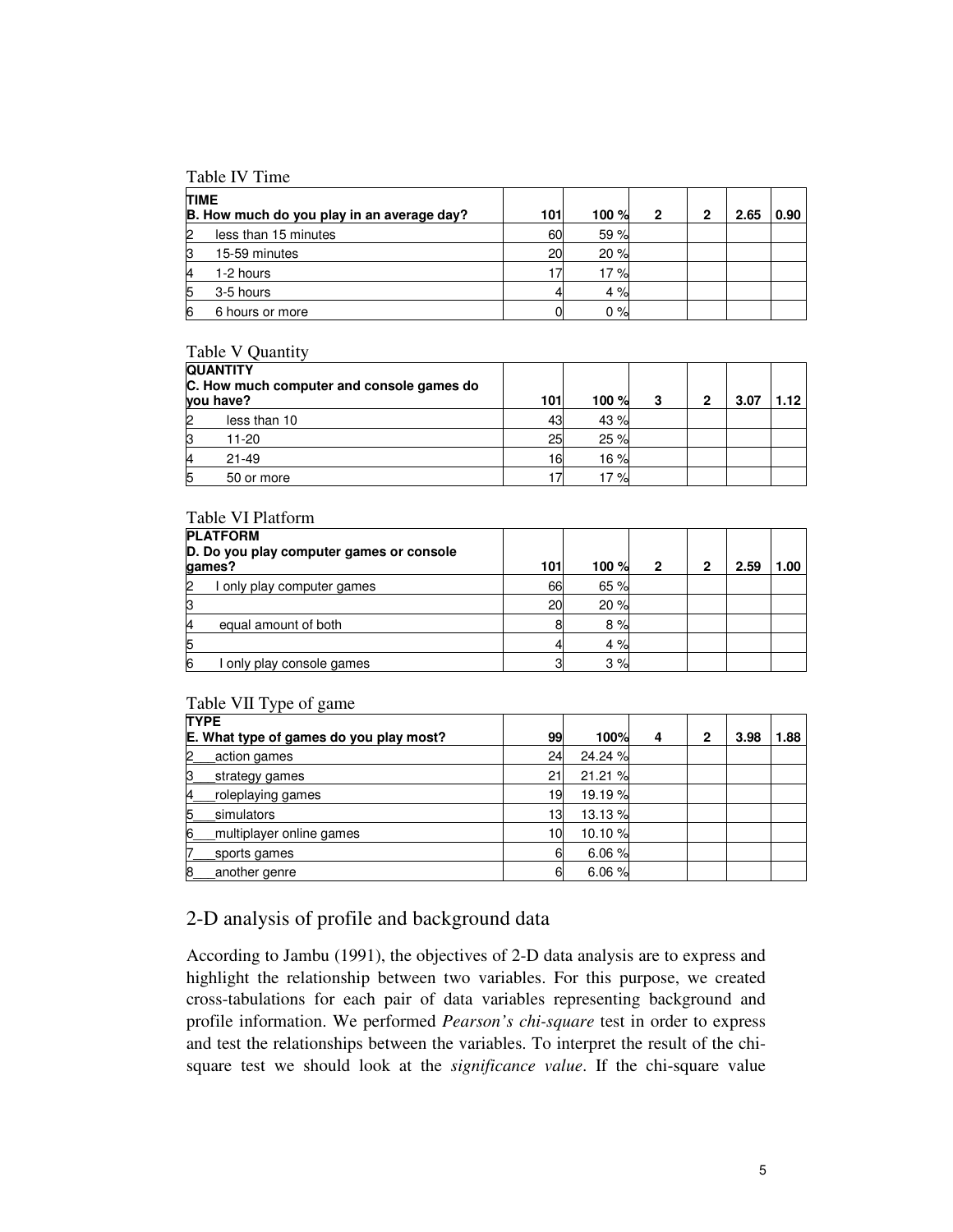corresponds to a significance level smaller than 0.05 the relationship between variables is significant. The smaller the significance level, the more significant is the relationship between two variables. The *chi square value* represents a measure of association between two variables.

Table VIII summarizes the results of cross-tabulations and chi-square tests relevant to our research questions. The table shows only the significant relationships. Therefore, the data did not account for a significant relationship between *experience* of playing and amount of *time* a respondent is playing during a day. Table VIII reveals interesting associations, for example, between *gender* and *experience* of playing (men have longer experience than women have), and *gender* and amount of *time* of playing during a day (men play more time during a day). Other interesting relationships are found between the amount of *time* of playing during a day and the *number of games* (the bigger the amount of games, the more time of playing), but this seems to be available only in the case of men. It appears that, regardless the number of games they have, women do not play more or less time. *Experience* and *number of games* appears to be a true relationship that accounts for the fact that the longer the experience, the more games the users have.

| Pair of variables           | Chi square value | Significance level |
|-----------------------------|------------------|--------------------|
| Gender - Age                | 16.455           | 0.006              |
| Gender - Experience         | 26.414           | 0.000              |
| Gender - Time               | 9.548            | 0.023              |
| Gender - Quantity           | 16.120           | 0.001              |
| Age - Experience            | 51.184           | 0.000              |
| Age - Time                  | 36.537           | 0.001              |
| Education - Time            | 17.821           | 0.007              |
| <b>Experience- Quantity</b> | 23.997           | 0.020              |
| Time - Quantity             | 30.384           | 0.000              |

Table VIII Chi square test results from cross-tabulation of the profile and background attributes

The first association, *gender* – *age*, reveals that in the sample under study, men are younger than women are, that is, there are more young persons among the men respondents than among the women respondents. This fact is important in analyzing and interpreting other relationships in which the gender and age attributes are involved.

Analyzing the relationship *age – experience* in more detail, we found that the relationships holds only for men. Therefore, the age attribute does not represent a general factor for experience. This observation helps to conclude that the relationship *gender – experience* is true, meaning that men have more experience than women have in playing games.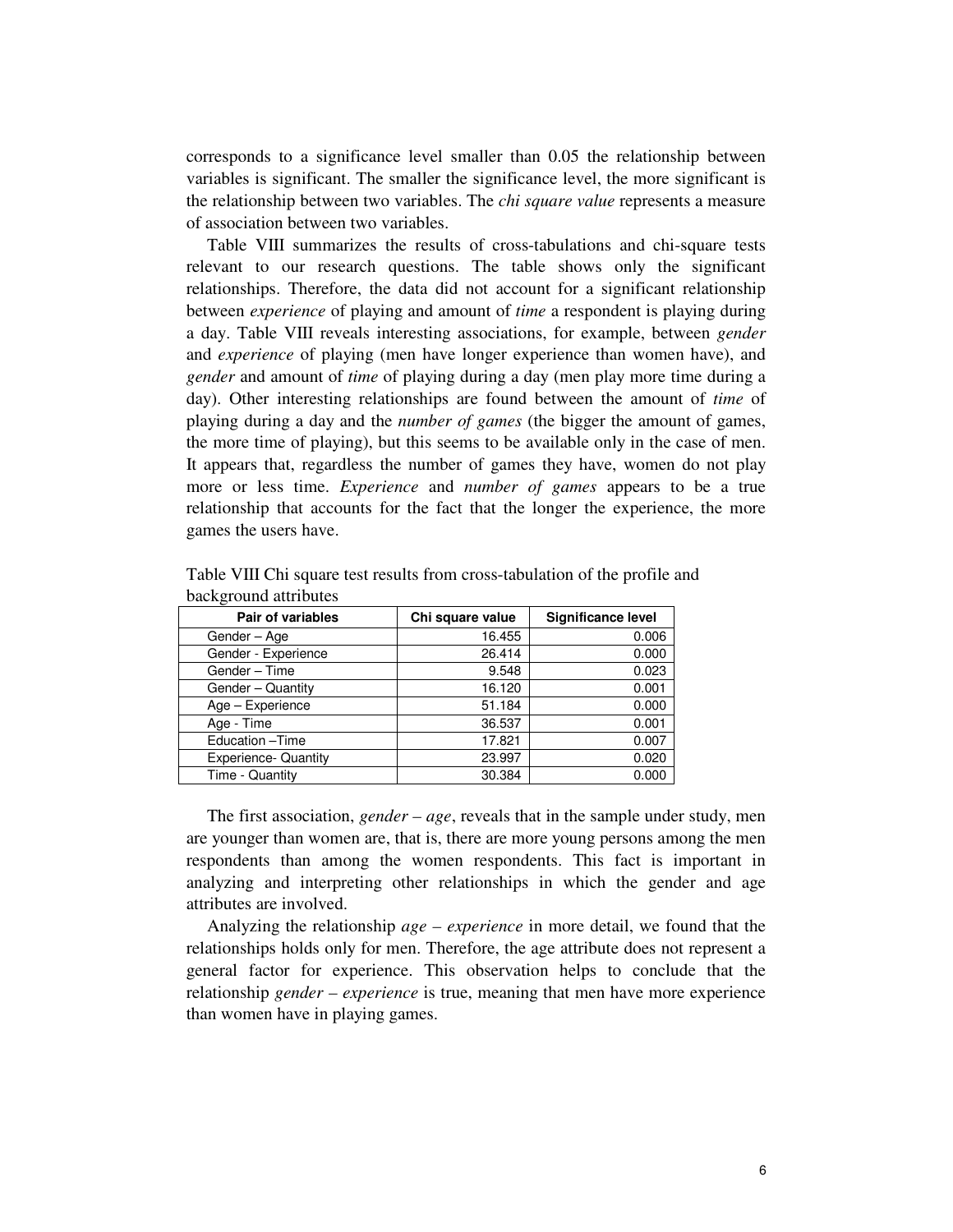The relationship *gender – quantity* seems not to hold either, when analyzed in more detail. Only men in the age group 20-25 years appear to be very different from women with respect to the number of games they possess.

Regarding the *age and time* association, we found that this holds only for men. The women behaviour remains the same regardless the age, but the young men play more time than the old men do.

The relationship *education – time* holds only for the men. Accordingly, men with lower level of education (secondary school or professional school) play longer time than men with college degree or university degree play.

### Game evaluation data

In this section, we analyze the answers to questions from the last category. These questions reflect the way the players evaluate different games and what things they consider when they decide to buy or download new games. To answer the research questions, we performed 1-D analysis of the data collected through this last category of questions. Tables  $IX - XII$  show the results of 1-D analysis of the game evaluation data.

| $ F $ . What things affect your decision to get a game? |                    |           |                                   |                                    |
|---------------------------------------------------------|--------------------|-----------|-----------------------------------|------------------------------------|
|                                                         | <b>Median</b><br>4 | Mode<br>5 | <b>Most important</b><br>$N = 89$ | <b>Affect decision</b><br>$N = 97$ |
| 2 game reviews on TV                                    |                    |           | 4%                                | 25%                                |
| 3 game reviews in computer magazines                    |                    |           | 17%                               | 42 %                               |
| 4 reviews of other game players                         |                    |           | 35 %                              | 52%                                |
| 5 your own impression when trying the game or its demo  |                    |           | 44 %                              | 58 %                               |

Table IX Important factors affecting the decision to get a game

The most important *factor affecting the decision to get a game* is for 44 per cent of the respondents their own impression when trying the game or its demo (Table IX). At a close distance the reviews of other game players is the most important factor for 33% of the respondents. Even if only 17 per cent of the respondents considered it as the most important thing affecting the decision to get a game, 42 per cent of respondents mentioned the computer magazines' reviews on games as influencing their decision. The games reviews on TV have the most influence on only 4% of the respondents and only 25% have mentioned them as affecting the decision to get a game.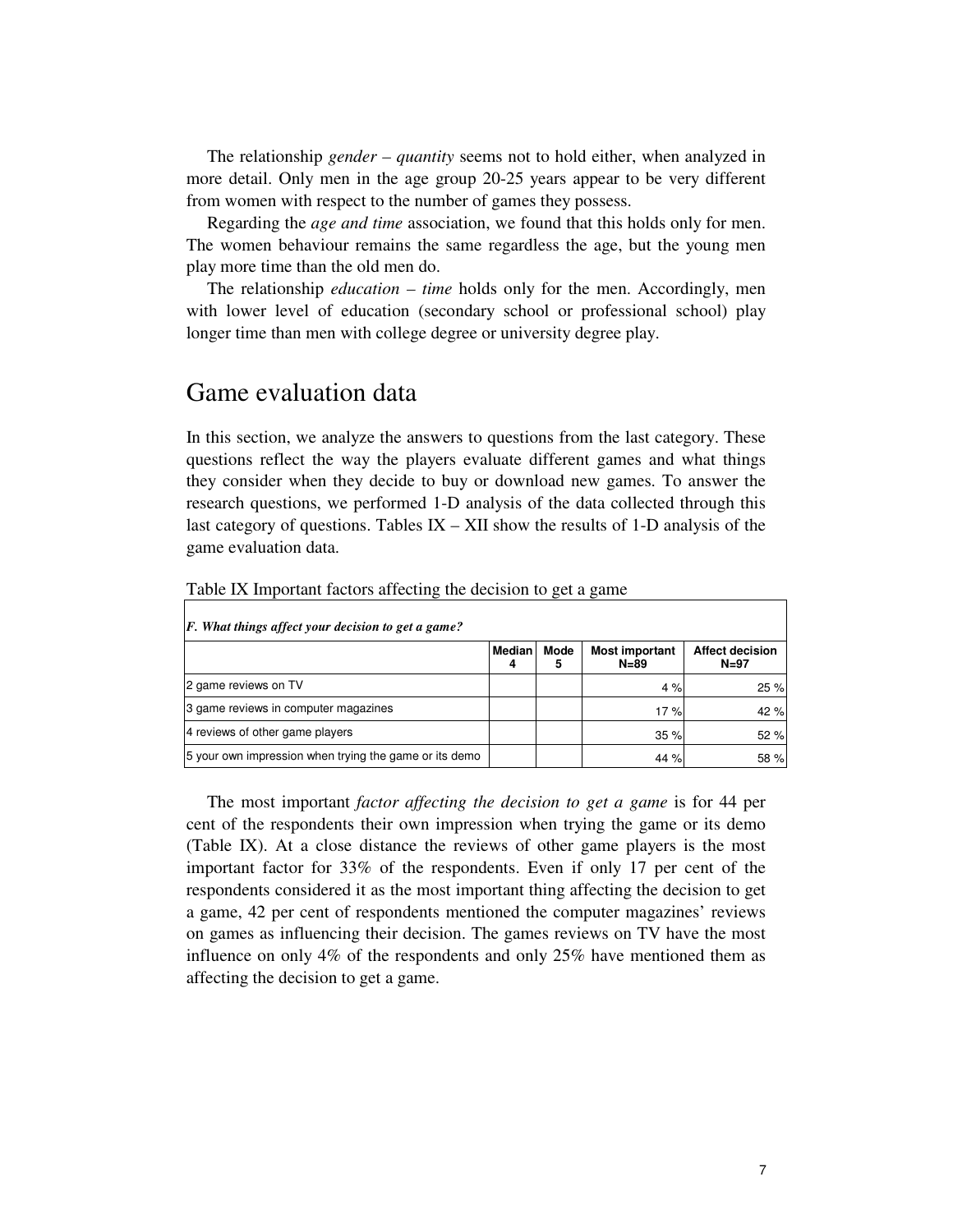| G. What things in game reviews affect your decision to get the game?                                      |    |                      |              |     |                |          |                          |               |     |          |
|-----------------------------------------------------------------------------------------------------------|----|----------------------|--------------|-----|----------------|----------|--------------------------|---------------|-----|----------|
| Put all things in order of importance (1 is the most<br>important, 2 the second most important and so on) | N  | Imedian Imode   Most |              |     | $\overline{2}$ | 3        | 4                        | 5             | 6   | Leastl   |
| a) overall rating of the game                                                                             | 82 | 2                    | 1            |     | 40 % 15 %      |          | 7 % 12 % 11 %            |               |     | 5 % 10 % |
| b) rating of the game graphics                                                                            | 77 | 4                    | 4            | 3%  |                |          | 10 % 23 % 26 % 19 % 17 % |               |     | 1%       |
| c) rating of the sound and music of the game                                                              | 69 | 6                    | 6            | 0%  | 0%             | 9%       |                          | 7 % 20 % 35 % |     | 29 %     |
| d) rating of the user interface and the playability of<br>the game                                        | 82 | 2                    | $\mathbf{2}$ |     |                |          | 21 % 35 % 17 % 13 %      | 7 %           | 5 % | 1%       |
| le) difficulty level and the broadness of the game                                                        | 80 | 3                    | $\mathbf{2}$ |     | 9% 25%         |          | 18 % 18 % 18 %           |               | 9%  | 5 %      |
| screenshots and videoclips in the review                                                                  | 71 | 5                    | 7            | 11% |                | 6 % 17 % |                          | 6 % 11 % 13 % |     | 37%      |
| g) the plot of the game                                                                                   | 86 | 2.5                  |              |     |                |          | 30 % 20 % 12 % 17 %      | 7 %           | 7 % | 7%       |

#### Table X Important factors in game reviews

The most important things in *game reviews* that affect player decision to get a game are the overall rating of the game (for 40% of the respondents it was the most important), the plot of the game (the most important for 30%), and the user interface and playability of the game (the most important for 21%). The least important seem to be the sound and music and game graphics (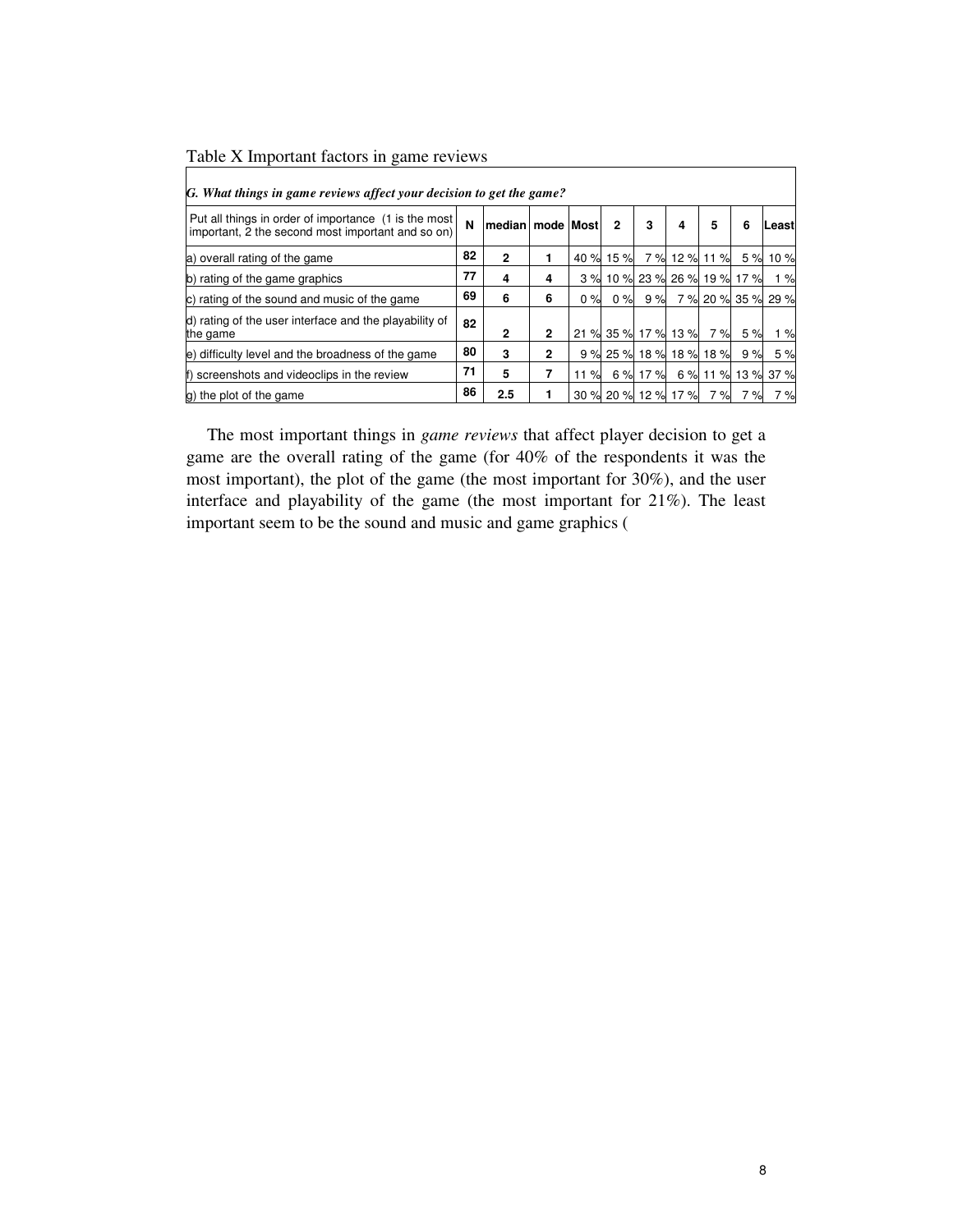Table X).

| H. What things when testing the game or its demo affect your decision to get the game                     |    |                      |   |            |      |                |           |        |  |
|-----------------------------------------------------------------------------------------------------------|----|----------------------|---|------------|------|----------------|-----------|--------|--|
| Put all things in order of importance (1 is the most<br>important, 2 the second most important and so on) | N  | median I mode   Most |   |            | 2    | 3              | 4         | Leastl |  |
| a) graphics in the game                                                                                   | 87 | 3                    | 3 | $\%$<br>11 |      | 30 % 31 % 23 % |           | 5 %    |  |
| b) sound and music in the game                                                                            | 77 | 5                    | 5 | $0\%$      | 8%   |                | 16 % 23 % | 53 %   |  |
| c) user interface and playability of the game                                                             | 89 |                      |   | 52 %       | 24%  | 16 %           | 8%        | %      |  |
| d) difficulty level of the game                                                                           | 83 | 4                    | 5 | 4%         | 19 % |                | 23 % 25 % | 29 %   |  |
| e) the plot of the game                                                                                   | 90 | 2                    |   | 40 %       | 23%  | 14%            | 14%       | 8%     |  |

Table XI Important factors when testing the game

The most *important things when testing the game or its demo* which influence the decision to get the game are the user interface (the most important for 52% of the respondents), and the plot of the game (the most important for 40% of the participants). The least important aspects of the game appear to be the sounds and music and the difficulty level of the game (Table XI).

| I. What things disturb you most while playing?                                                                |    |                           |   |        |                |                               |      |     |                |      |       |
|---------------------------------------------------------------------------------------------------------------|----|---------------------------|---|--------|----------------|-------------------------------|------|-----|----------------|------|-------|
| Put all things in order of importance (1)<br>is the most important, 2 the second<br>most important and so on) | N  | <b>Imedian model Most</b> |   |        | $\overline{2}$ | 3                             | 4    | 5   | 6              | 7    | Least |
| a) bad graphics                                                                                               | 88 | 3                         | 3 |        |                | 14 % 15 % 23 % 16 % 17 % 11 % |      |     |                | 3%   | 1%    |
| b) bad sound and music                                                                                        | 78 | 5                         | 7 | $0 \%$ |                | 10 % 12 % 18 %                |      |     | 15 % 21 % 23 % |      | 1%    |
| c) bad user interface and playability                                                                         | 94 | $\overline{2}$            | 1 |        |                | 47 % 24 % 15 %                | 3%   | 4%  | 4%             | 2%   | 0%    |
| d) difficulty level too high                                                                                  | 81 | 4                         | 4 | 10%    | 16 %           | 15 %                          | 22%  | 19% | 6%             | 12 % | 0%    |
| e) difficulty level too low                                                                                   | 78 | 5                         | 6 | 0%     |                | $6\%$ 18%                     | 14 % |     | 14 % 26 %      | 22%  | 0%    |
| f) game is too short                                                                                          | 80 | 5                         | 6 | 6%     |                | 9 % 10 % 16 %                 |      |     | 19 % 23 % 18 % |      | 0%    |
| g) boring plot                                                                                                | 86 | $\mathbf{2}$              |   |        |                | 30 % 26 % 13 %                | 10%  | 9%  | 6%             | 6%   | 0%    |

Table XII Most disturbing things while playing

Respondents have recognized that the *most disturbing things while playing* are bad user interface (the most disturbing for 47% of the respondents) and a boring plot (the most disturbing for 30% of the respondents). Other things that disturb players are a too high difficulty level, bad graphics, and too short game (Table XII).

## Determining player profiles

In Section 3 and 4, we have investigated the respondents of the survey with respect to background information (gender, age and education) and playing behaviour (experience, time, quantity, platform and type of games). We called these latter six attributes, profile attributes. In this section, we try to group players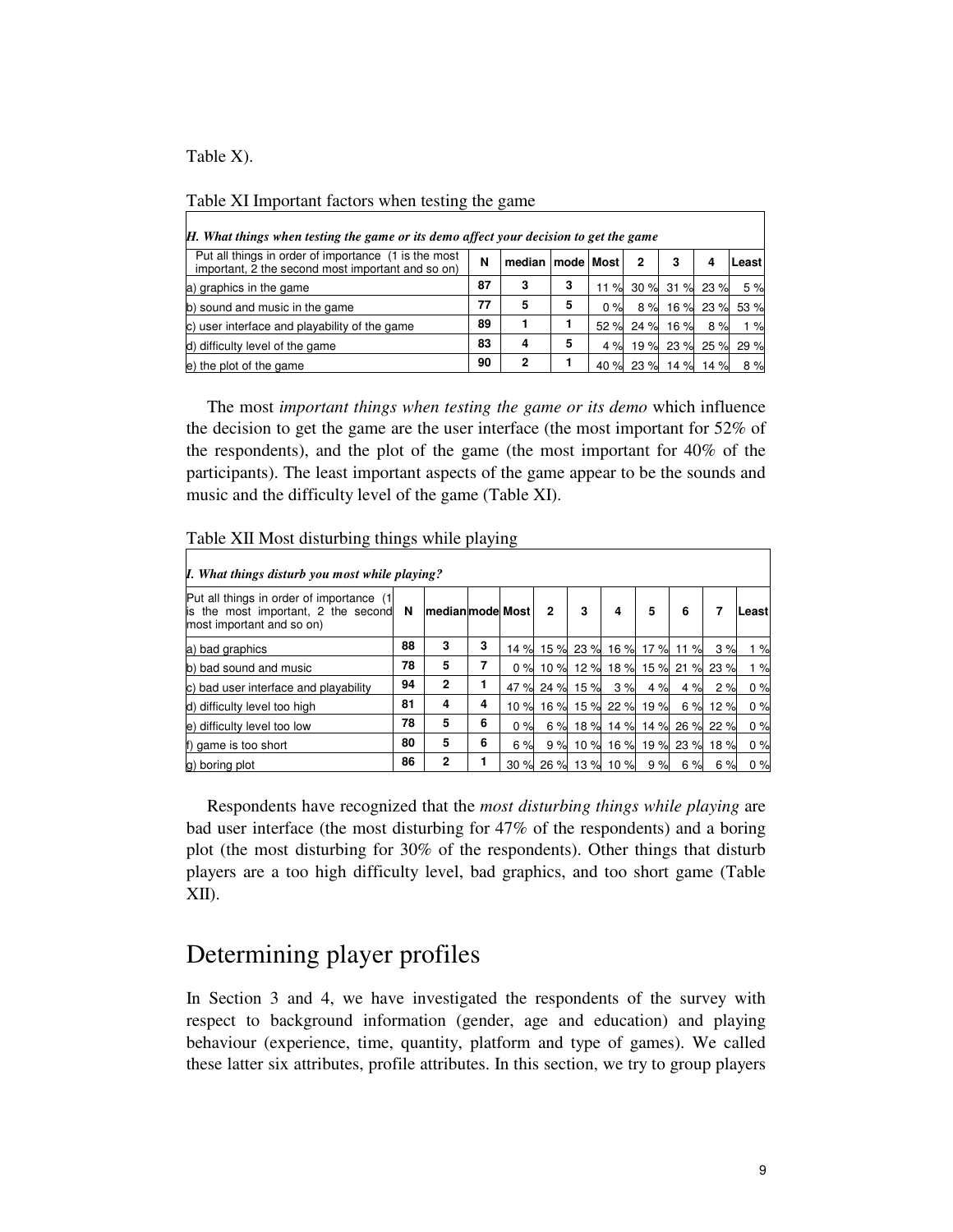in homogenous clusters that account for different player profiles. After we group users in homogeneous clusters, so that players within each cluster have similar features (i.e., similar profile), we will investigate how the decision to buy games differs from one group to another.

In order to group the respondents in homogenous clusters, we applied *cluster analysis*. We clustered the data using the procedure recommended by Sharma (1996). We used the MathWorks (2002)'s Statistics Toolbox for Use with Matlab in order to perform the clustering of the data.

We chose as *clustering variables*: playing experience (in years), amount of time of playing during a day, and amount of games. These are discrete or categorical variables obtained from the answers of single-form questions. The three variables we chose to be clustering variables (named as Experience, Time, and Quantity) are measured on ordinal scales that range from 3-7, 2-6, and respectively, 2-5. The 1-D analysis of these attributes is presented in Section 4, Table III – Table V. The 2-D analysis of the clustering variables (summarized in Table VIII) reveals that there is no relationship between experience of playing and amount of time a respondent is playing during a day. In contrast, the chi square test reveals strong relationships between the experience of playing and the number of games the respondents possess, and between the amount of time the users play and the number of games they have. As it can be seen from Table VIII, the strongest association is between the *amount of time of playing during a day and the number of games* (holding only in the case of men – see discussion in Section 4), followed by the degree of association between *experience and number of games***.**

We decided to use first hierarchical clustering to obtain an intermediate solution for determining the structure of the data set. We performed several experiments by using different hierarchical clustering algorithms with different distance measures. We found that the solutions that group the respondents in *6 clusters* are the most appropriate one.

We then performed K-means clustering algorithm that used as initial clustering centroids different solutions obtained previously, after applying hierarchical clustering. In the K-means algorithm we used the squared Euclidean distance. We compared different solutions obtained and chose the one that was the best in terms of the mean of the silhouette values.

Table XIII presents the selected clustering solution. Each cluster is described by the clusters' centroids, here, the median values of the each clustering variable.

| Cluster id | <b>Observations</b> |      | <b>Experience</b> | Time | Quantity |
|------------|---------------------|------|-------------------|------|----------|
|            | 12                  | 12%  |                   |      | 4.5      |
|            | 14                  | 14 % |                   |      |          |
|            | 38                  | 38%  |                   |      |          |
|            |                     | 8%   |                   |      |          |

Table XIII Clusters' centroids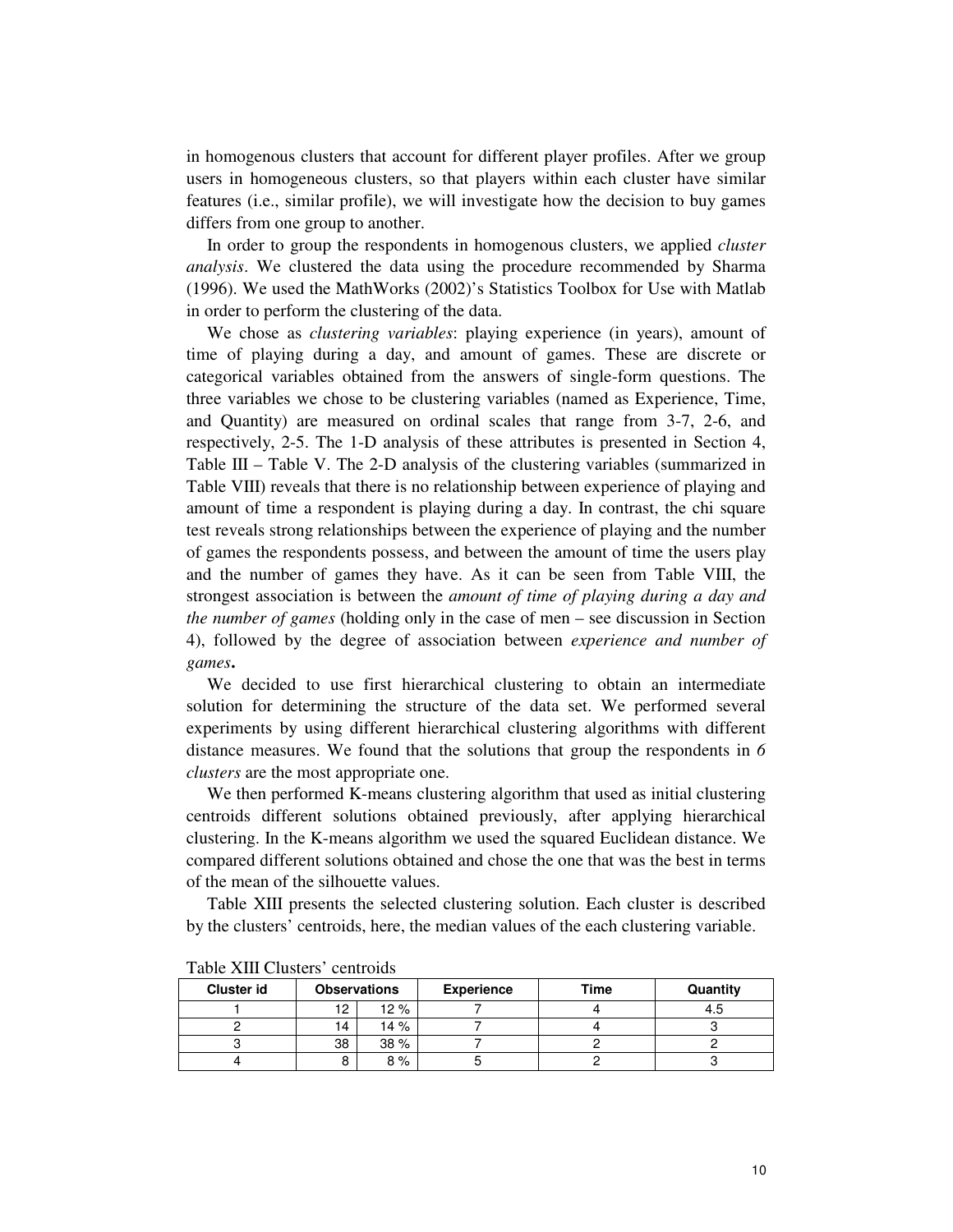| oc<br>- | $\Omega$ |  |  |
|---------|----------|--|--|
|         | $\Omega$ |  |  |

In Table XIV, we describe the clusters in terms of both background attributes (gender, age, education) and profile attributes (experience, time, quantity, platform, and type). A good clustering solution will reassert the relationships that resulted after performing 2-D analysis.

|            |                                          | Cluster 1        | Cluster 2        | Cluster 3   | Cluster 4   | Cluster 5 | Cluster 6         |
|------------|------------------------------------------|------------------|------------------|-------------|-------------|-----------|-------------------|
|            |                                          | $N1 = 12$        | $N2 = 14$        | $N3 = 38$   | $N4 = 8$    | $N5 = 20$ | $N6=9$            |
| Gender     | Male                                     | 100%             | 86%              | 61%         | $62.5\%$    | $90\%$    | 33%               |
|            | Female                                   | 0%               | 14%              | 39%         | 37.5%       | 10%       | 67%               |
| Age        | 16-19                                    | 0%               | 0%               | 0%          | 0%          | 10%       | $0\%$             |
|            | $20 - 25$                                | 92%              | 79%              | 34%         | 25%         | 45 %      | 22%               |
|            | 26-30                                    | 0%               | 21 %             | $26\%$      | 25%         | 10%       | $22\%$            |
|            | $31 - 40$                                | 8%               | 0%               | 21%         | 38%         | $30\%$    | 11%               |
|            | $41 - 50$                                | 0%               | $0\%$            | 13%         | 13%         | 5%        | 33%               |
|            | $51 - 60$                                | $0\%$            | 0%               | 5%          | 0%          | $0\%$     | 11%               |
| Education  | professional school                      | 17%              | $\overline{0\%}$ | 11%         | 0%          | $0\%$     | 11 %              |
|            | college                                  | 75%              | 100 %            | 53%         | 75 %        | 85%       | 56%               |
|            | university                               | 8%               | 0%               | 37%         | 25%         | 15%       | $33\%$            |
| Experience | 3<br>less than 1 year                    | 0%               | 0%               | $0\%$       | 0%          | 0%        | <mark>89 %</mark> |
|            | $\overline{4}$<br>$1-2$ years            | 0%               | $0\%$            | 0%          | 0%          | 0%        | 11%               |
|            | 5<br>3-5 years                           | 0%               | $0\%$            | 0%          | 75 %        | 0%        | $0\%$             |
|            | $\overline{6}$<br>6-9 years x            | 8%               | 7%               | 24%         | 25%         | $0\%$     | $0\%$             |
|            | $\overline{7}$<br>10 years or more       | 92%              | 93%              | 76%         | 0%          | 100 %     | 0%                |
| Time       | $\overline{c}$<br>less than 15 minutes x | 0%               | 0%               | 92%         | 63 %        | 55%       | 100 %             |
|            | 3<br>15-59 minutes                       | 0%               | $36\%$           | 8%          | 38%         | 45%       | $0\%$             |
|            | 4<br>1-2 hours                           | 83%              | 50%              | $0\%$       | 0%          | $0\%$     | $0\%$             |
|            | $\overline{5}$<br>3-5 hours              | 17%              | 14%              | 0%          | 0%          | $0\%$     | 0%                |
| Quantity   | $\overline{2}$<br>less than 10 x         | 0%               | 14%              | <b>79 %</b> | 25%         | $0\%$     | 100%              |
|            | 3<br>$11 - 20$                           | 0%               | 86%              | 21%         | 63%         | 0%        | $0\%$             |
|            | $\overline{4}$<br>$21 - 49$              | $50\%$           | 0%               | 0%          | 13%         | 45 %      | $0\%$             |
|            | 5<br>$\overline{50}$ or more             | 50%              | 0%               | $0\%$       | $0\%$       | 55%       | $0\%$             |
| Platform   | 2<br>I only play computer games          | 75%              | 50%              | 63%         | 87.5%       | 70%       | 56%               |
|            | 3 mostly computer games                  | 17%              | 43 %             | 18 %        | 0%          | 20%       | 11%               |
|            | $\overline{4}$<br>equal amount of both   | 8%               | 7%               | 8%          | 0%          | 5%        | 22%               |
|            | 5 mostly console games                   | 0%               | 0%               | 8%          | 0%          | 5%        | $0\%$             |
|            | I only play console games<br>6           | $\overline{0\%}$ | 0%               | 3%          | 12.5%       | $0\%$     | 11%               |
| Type       | 2 action games                           | 33%              | 14%              | 32%         | <b>38 %</b> | 20%       | 11%               |
|            | 3 strategy games                         | 25%              | 21%              | 21%         | 13%         | 20%       | $22\%$            |
|            | 4 role-playing games                     | 17%              | $36\%$           | 16%         | 13%         | 15%       | $22\ \%$          |
|            | 5 simulators                             | 8%               | 0%               | 16 %        | 25%         | 15%       | 11%               |
|            | 6 multiplayer online games               | 17%              | 14%              | $0\%$       | 0%          | 20%       | $22\%$            |
|            | 7 sports games                           | $0\%$            | $0\%$            | 8%          | 13%         | $10\%$    | $0\%$             |
|            | 8 another genre                          | $0\%$            | 14%              | 8%          | 0%          | $0\%$     | 11%               |

Table XIV Clusters' composition

By looking at the clusters' centroids (Table XIII) and clusters' composition (Table XIV), we interpret the six clusters as follows. We have highlighted the values in the Table XIV that form the characteristics of the clusters.

**Group 1**: The players in this group have a long experience of game playing, they spend a relatively large amount of time playing during a day (between 1 hour and 5 hours), and they have large quantity of games. They are mainly young men (age group 20-25 years), and their education is professional school or college. In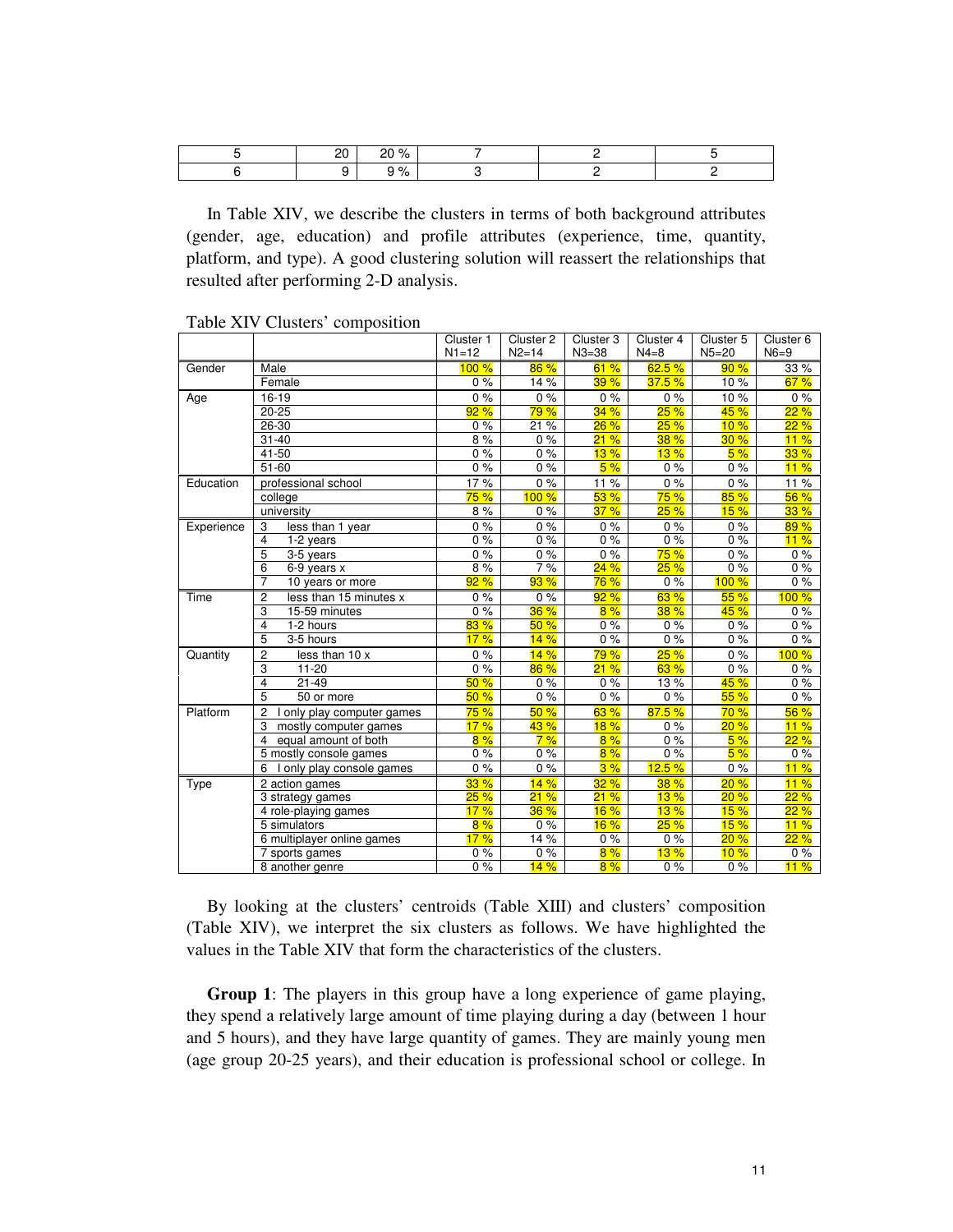addition, they mostly play only computer games and some of them play console games too.

**Group 2**: The players in this group have a long experience of game playing. The range of the amount of time spent playing is from 15 minutes to 5 hours. In this respect, the group is not very homogenous. They have a less number of games than those in cluster 1 (mostly between 11 and 20 games). They are mainly young men (age group 20-30 years), but the group comprise women too (14%). All persons in this group are college graduates. Half of them play only computer games, 43% play mostly computer games and 7% play equal amount of console and computer games.

**Group 3**: The players in this group have a long experience of game playing (over 6 years). They play less than 15 minutes during a day, and most of them (79%) have less than 10 games. They are both men  $(69\%)$  and women  $(31\%)$ , with ages between 20 and 60, and college and university graduates. In addition, 63% of them play only computer games and 3% play only console games. 34% play both console and computer games.

**Group 4**: The players in this group have a medium experience of game playing (between 3 and 9 years), and they spend a relatively small amount of time playing during a day (63% play less than 15 minutes, and the rest of the group up to an hour). They have a medium quantity of games (63% have between 10 and 20 games). They are both men and women, with ages between 20 and 50, college and university education. They are only computer games players (87.5%), or only console games players (12.5%).

**Group 5**: The players in this group have a long experience of game playing, they play less than 15 minutes a day (55%) or between 15 minutes and 1 hour (45%). They possess a large number of games. They are mainly men (with ages from 16 to 50), college or university graduates. 70% of them play only computer games and 30% of them play console games too.

**Group 6**: The players in this group have a short experience of game playing (89% played less than a year). All of them play less than 15 minutes a day, and have less than 10 games. They are women in proportion of 67% and men in proportion of 33%, with ages between 20 and 60. They are mostly college graduates (56%). Most of them play only computer games and 11% some of them play console games too.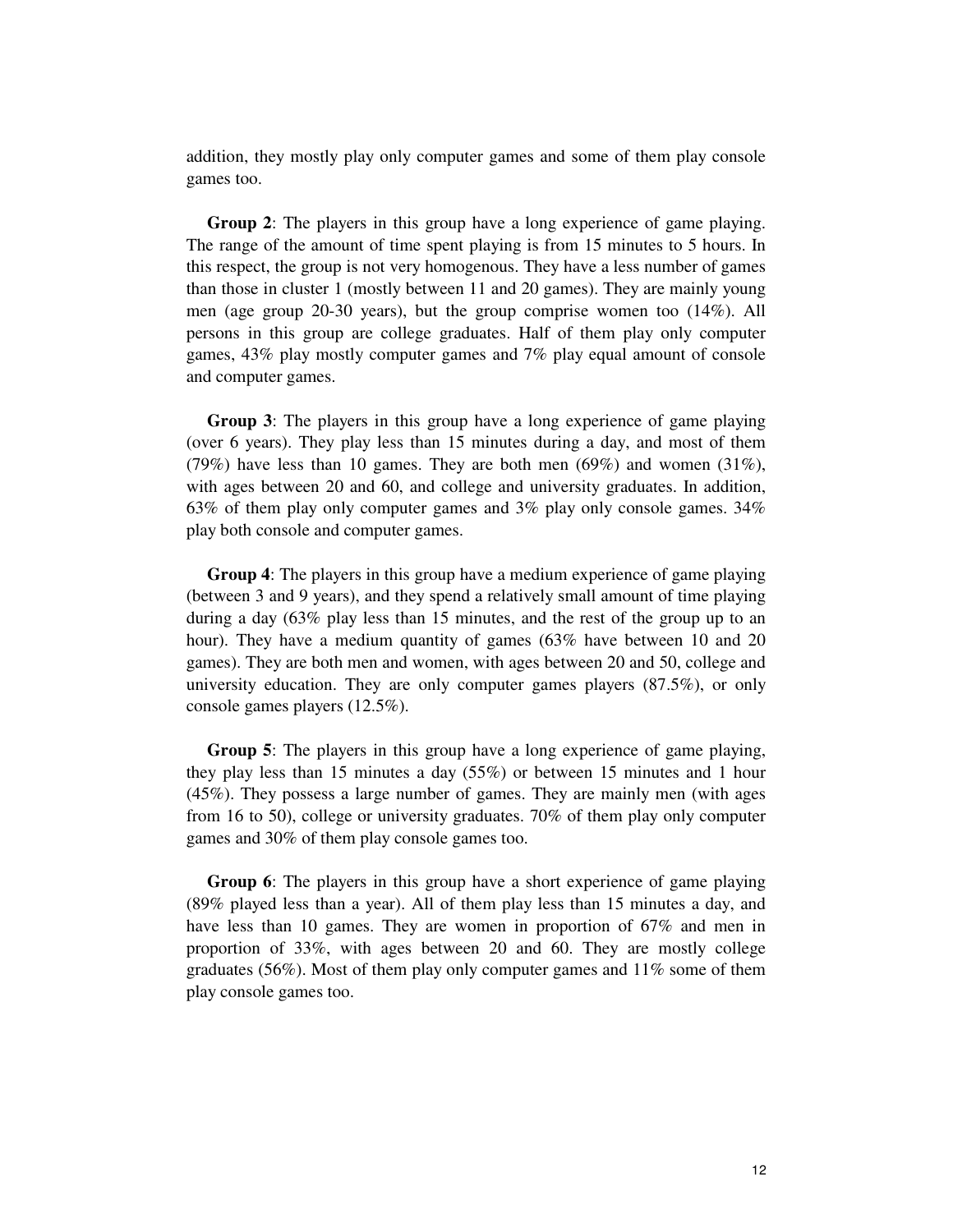## Differences in game evaluation by different groups of players

In this section, we compare the six groups of players with respect to the way they evaluate the games. We try to determine if players of different profiles use different criteria to evaluate the games, and to form their decisions to get a game.

|           |                                                 | <b>Cluster identifier</b> |      |      |      |      |      |
|-----------|-------------------------------------------------|---------------------------|------|------|------|------|------|
|           |                                                 |                           | 2    | 3    | 4    | 5    | 6    |
| 2         | game reviews on TV                              | 8%                        | 43 % | 18%  | 25%  | 35%  | 11 % |
| 3         | game reviews in computer magazines              | 58 %                      | 64 % | 29%  | 38%  | 50 % | 11 % |
| 4         | reviews of other game players                   | 50 %                      | 71 % | 47 % | 38%  | 60 % | 11 % |
| 5<br>demo | your own impression when trying the game or its | 58 %                      | 57%  | 42%  | 75 % | 65 % | 67%  |

Table XV What things affect your decision to get a game?

Groups 1, 2, and 5 consider that game reviews in computer magazines, reviews of other game players and own impression affect the decision to get a game. Most of the players in group 3 agree that the review of other players influence their decision. In groups 4 and 6, people seem to agree that own impression is important in the decision to get a game.

|           |                                                 | <b>Cluster identifier</b> |      |      |      |      |      |
|-----------|-------------------------------------------------|---------------------------|------|------|------|------|------|
|           |                                                 |                           | 2    | 3    | 4    | 5    | 6    |
| 2         | game reviews on TV                              | 0%                        | 8%   | 3%   | 0%   | 6%   | 11 % |
| 3         | game reviews in computer magazines              | 33%                       | 23%  | 10%  | 0%   | 22 % | 11 % |
| 4         | reviews of other game players                   | 8%                        | 46 % | 50 % | 29 % | 33%  | 11 % |
| 5<br>demo | your own impression when trying the game or its | 58 %                      | 23 % | 37%  | 71 % | 39 % | 67%  |
|           | median                                          | 5                         | 4    | 4    | 5    | 4    | 5    |
|           | mode                                            | 5                         | 4    | 4    | 5    | 5    | 5    |

Table XVI What things affect your decision to get a game mostly?

When asked to choose the most important factor that contributes to the decision to get a game, 58% of the people in group 1 said that own impression is most influential. In group 2, it seems that no majority consensus is reached but reviews of other games players seem to be the most important for 46% of the respondents. In group 3, 50% say that the most affecting thing is the reviews of other players. Groups 4 and 6 are again in consensus that own impression is the most important. In group 5, people are not homogeneous with respect to the answers to this question.

Table XVII What things in game reviews affect your decision to get the game?

| scale 1-7 (most -least), median | <b>Cluster identifier</b> |  |  |                        |  |  |  |  |
|---------------------------------|---------------------------|--|--|------------------------|--|--|--|--|
|                                 |                           |  |  | $\boldsymbol{\Lambda}$ |  |  |  |  |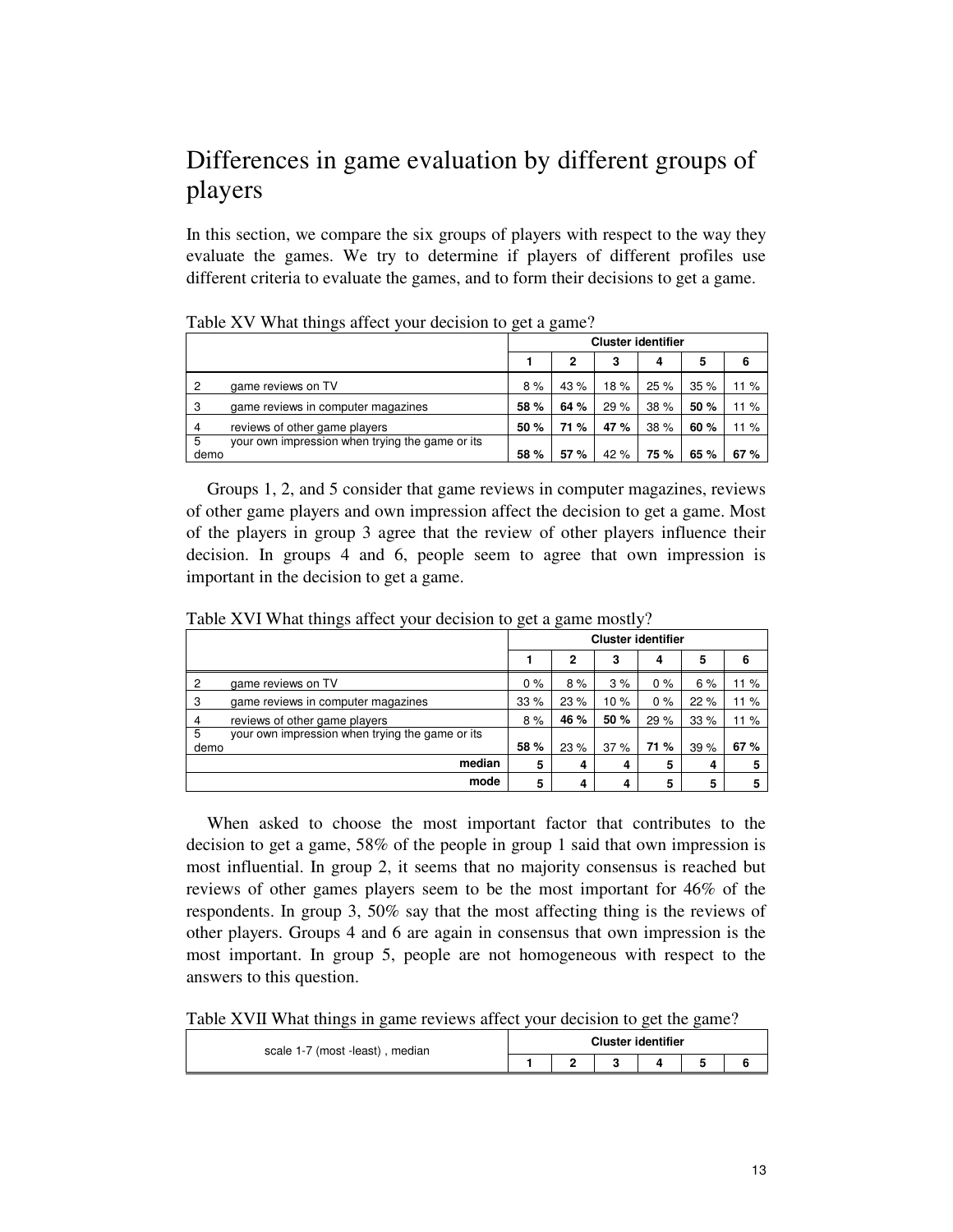| a) overall rating of the game                                      | $\mathbf{2}$ | 2   | 1.5 | 2.5            | 4            | 3   |
|--------------------------------------------------------------------|--------------|-----|-----|----------------|--------------|-----|
| b) rating of the game graphics                                     | 4.5          | 5   | 3   | 3              | 4            | 4   |
| c) rating of the sound and music of the game                       | 6            | 6   | 5   | 6              | 6            | 6.5 |
| d) rating of the user interface and the playability of the<br>game | 2            | 2.5 | 2   | $\overline{2}$ | 3            | 2   |
| e) difficulty level and the broadness of the game                  | 2            | 3   | 4   | 3              | -4           | 4.5 |
| f) screenshots and video clips in the review                       | 5            |     | 5.5 | 5              | 6            | 4   |
| g) the plot of the game                                            |              | 3   | 2   | 3              | $\mathbf{2}$ |     |

For people in group 1, the most important things in game reviews that affect the decision to get a game are overall rating of the game, rating of the user interface and playability of the game, and difficulty level and broadness of game. The least important thing is the rating of the sound and music of the game. This group is similar with group 2; the difference is that in the latter the least important are the screenshots and video clips in the review. Group 3 considers as the most important thing the overall rating of the game together with the rating of the user interface and playability of the game as well as the plot of the game. The least important are the screenshots. For the group 4, the most important are the rating of the user interface and playability and the overall rating of the game. The least important is the rating of the sound and music. For the group 5, the most important is the plot of the game and the least important the sound and music and the screenshots. For the group 6, the most important are the rating of the user interface and playability and the plot of the game, and the least important is the rating of the sound and music.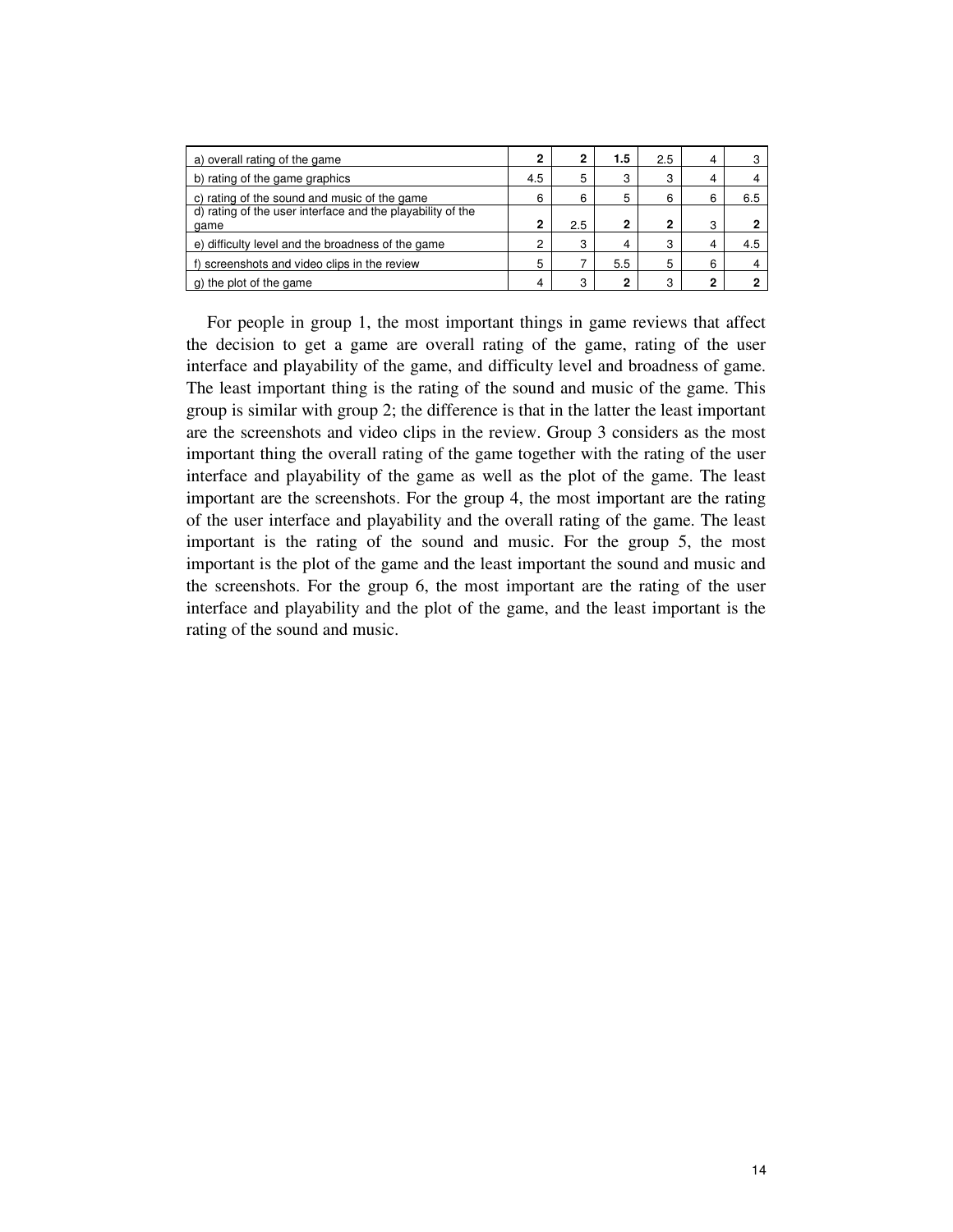| scale 1-5 (most -least), median               |     | <b>Cluster identifier</b> |                |     |   |     |  |  |  |
|-----------------------------------------------|-----|---------------------------|----------------|-----|---|-----|--|--|--|
|                                               |     |                           | 3              | 4   | 5 |     |  |  |  |
| a) graphics in the game                       | 3.5 | 3                         | 2.5            | 2   |   |     |  |  |  |
| b) sound and music in the game                | 5   | 5                         | $\overline{4}$ | 5   | 5 | 4.5 |  |  |  |
| c) user interface and playability of the game |     | 1.5                       | 2              | 2   |   |     |  |  |  |
| d) difficulty level of the game               | 3   | 3                         | 4              | 3   | 4 | 2.5 |  |  |  |
| e) the plot of the game                       | 3   | 2                         | 1.5            | 1.5 |   |     |  |  |  |

Table XVIII What things in testing the game or its demo affect your decision to get the game

Group 1 and group 2 consider the user interface and playability of the game as the most important things that affect the decision to get a game, and the sound and music as the least important. For the group 2, very important is also the plot of the game. Group 3 consists of people for which the plot of the game is the most important when testing a game. It follows the user interface and playability. The least important for these players are the sound and the difficulty level of games. Group 4 and 5 consider equally important the user interface and playability, the plot and the graphics. The least important are the sound and music. Group 6 is similar to group 2, and considers the most important the user interface and the plot of the game. As within other groups, the least important are the sound and music of the game.

| scale 1-8 (most -least), median       |     | <b>Cluster identifier</b> |              |     |     |   |  |  |  |  |
|---------------------------------------|-----|---------------------------|--------------|-----|-----|---|--|--|--|--|
|                                       |     | 2                         | 3            | 4   | 5   | 6 |  |  |  |  |
| a) bad graphics                       | 6   | 5                         | 3            | 3   | 3   |   |  |  |  |  |
| b) bad sound and music                | 6   | 6                         | 4            | 6   | 5   |   |  |  |  |  |
| c) bad user interface and playability | 2   | 2.5                       | $\mathbf{2}$ |     |     | o |  |  |  |  |
| d) difficulty level too high          | 4.5 | 3                         | 4            | 4   | 4   |   |  |  |  |  |
| e) difficulty level too low           | 4   | 4.5                       | 6            | 5.5 | 5.5 |   |  |  |  |  |
| f) game is too short                  | 4   | 3                         | 5            | 5   | 5.5 | 6 |  |  |  |  |
| g) boring plot                        | 3.5 | ◠                         | ◠            | ≘   | 2.5 |   |  |  |  |  |

Table XIX What things disturb you most while playing?

When asking to judge what are the most disturbing things while playing a game, people in all groups, but group 2, showed towards bad user interface and bad playability. People in group 2 consider the most disturbing a boring plot. However, many of people in this group pointed out the bad user interface, and many people in the other groups mentioned as the most disturbing thing a boring plot. For group 1 and 2, the least disturbing things are bad graphics and bad sound and music. People in group 3 considers the least disturbing a too-low difficulty level and the fact that the game is too short (not a surprise given the fact that people in this group play less than 15 minutes a day). People in group 4, 5 and 6 agree that the least disturbing things are the bad sound and music, a too-low difficulty level and the fact the game is too short. Another interesting difference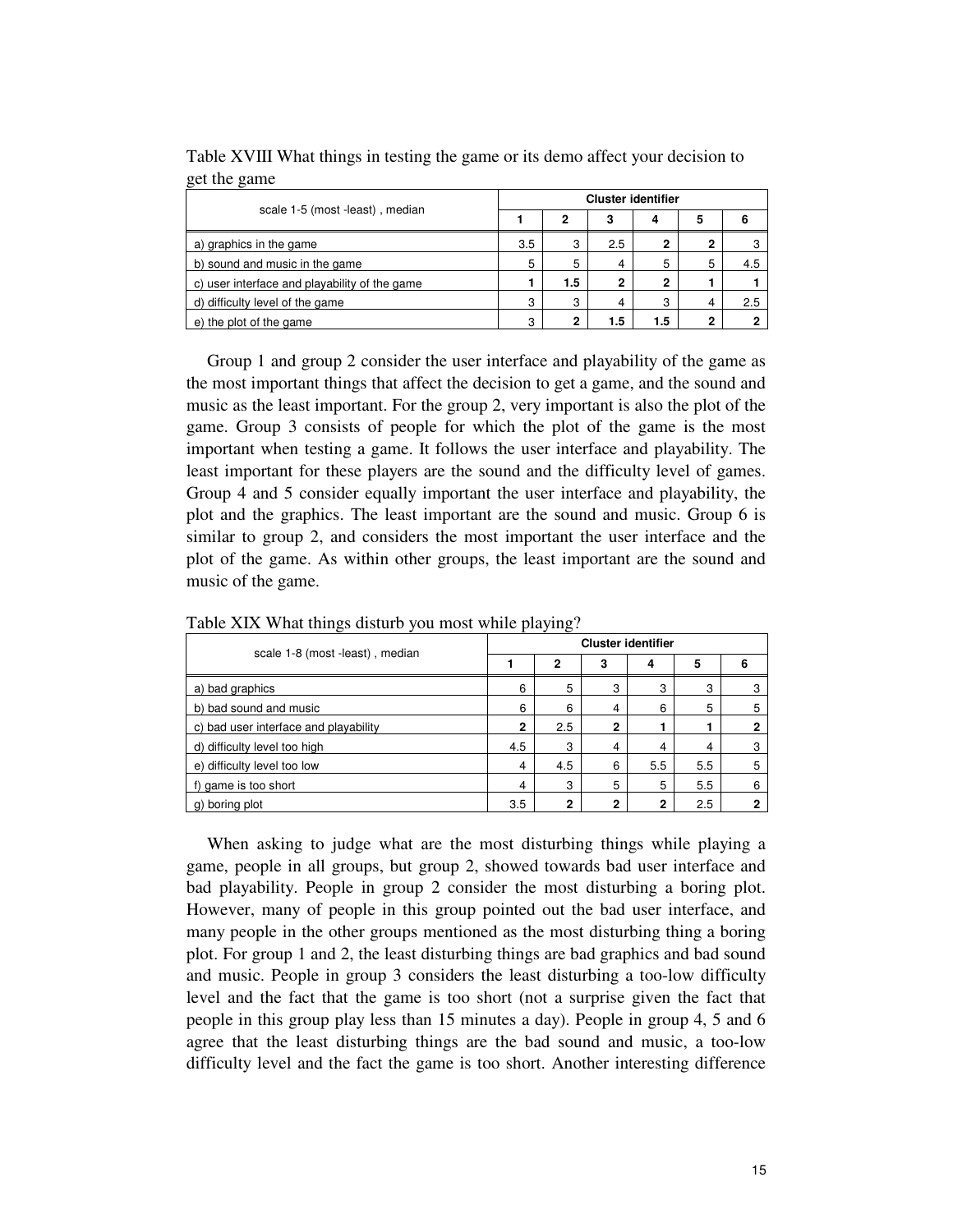between the groups is that while for groups 1 and 2 (people who play longer during a day) the bad graphics are the least disturbing, for people in group 3, 4, 5 and 6 (who mostly play less than 15 minutes) the bad graphics appear to be disturbing.

#### Testing the significance of the differences found between groups

By using the chi-square test, we found out that the six groups are different with respect to the following characteristics: gender, age, education, experience, time, quantity, and some of the evaluation answers. Table XX shows the attributes with respect to which the differences between groups are significant. The smaller the significance level, the more significant is the difference between clusters with respect to a particular attribute.

| <b>Attribute</b>            | Chi-square value | Significance level |
|-----------------------------|------------------|--------------------|
| Gender                      | 18.812           | 0.002              |
| Age                         | 43.192           | 0.013              |
| Experience <sup>c)</sup>    | 186.342          | 0.000              |
| $\mathsf{Time}^\mathsf{c)}$ | 106.142          | 0.000              |
| Quantity <sup>c)</sup>      | 137.659          | 0.000              |
| F_3                         | 10.971           | 0.052              |
| G_f                         | 51.673           | 0.008              |
| На                          | 35.930           | 0.016              |
| Нd                          | 30.908           | 0.056              |
| a                           | 60.739           | 0.004              |

Table XX Significant differences of the groups are found with respect to these attributes

c) Clustering variables

It appears that the clustering solution was validated by the chi-square test results because the most significant differences were recorded for the clustering variables. Some interesting thing to notice is the fact that all respondents (regardless of the profile to which the respondent belongs) seem to agree on the criteria used to evaluate a game, and on the most disturbing things at a game.

### Conclusions

The goal of this study was to find out what things affect the players' decisions to get a game and what things players find disturbing while they play. We also tried to determine if game usability plays an important role in the evaluation of a game and decision to get a game. We found from the survey that game usability and the quality of user interface are very important for players. We found also that the participants in the study are guided after their own impression when trying the game, reviews of other game players and game reviews in computer magazines